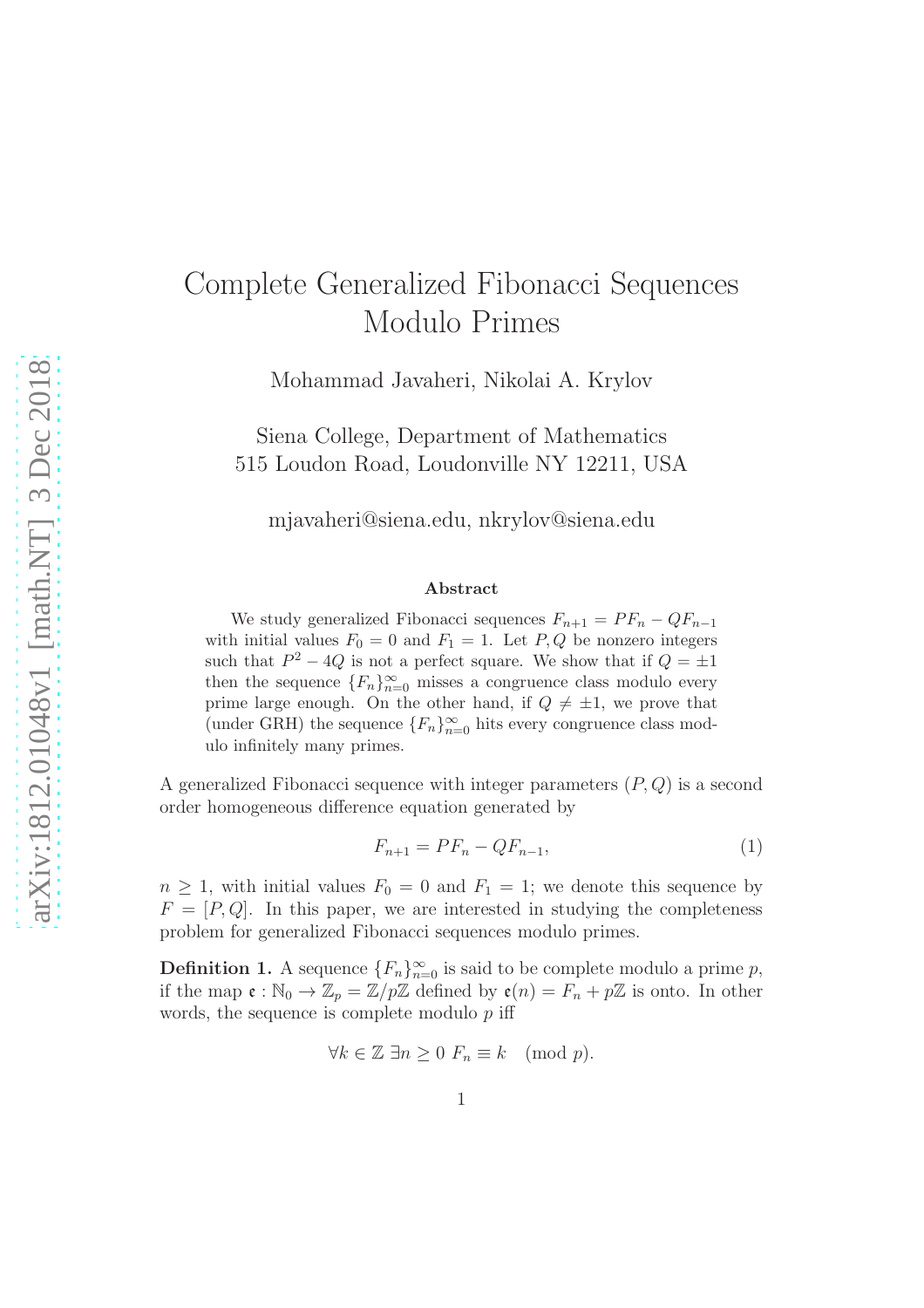The study of completeness problem for the Fibonacci sequence (with parameters  $(1, -1)$ ) began with Shah [\[8\]](#page-12-0) who showed that the Fibonacci sequence is not complete modulo primes  $p \equiv 1, 9 \pmod{10}$ . Bruckner [\[2\]](#page-12-1) proved that the Fibonacci sequence is not complete modulo every prime  $p > 7$ . Somer [\[9\]](#page-12-2) proved that if  $p \nmid (P^2 + 4)$  then  $[P, -1]$  is not complete modulo p for every  $p > 7$  with  $p \not\equiv 1, 9 \pmod{20}$ . Schinzel [\[7\]](#page-12-3) improved Somer's result for all other congruence classes; see also [\[5\]](#page-12-4).

A primitive root modulo a prime  $p$  is any integer that generates the multiplicative group modulo  $p$ . Somer [\[9\]](#page-12-2) observed that, if  $Q$  is a primitive root modulo prime p and  $P^2 - 4Q$  is not a quadratic residue modulo p, then [P, Q] is complete modulo  $p$ . Therefore, if  $Q$  is a primitive root modulo infinitely many primes, then  $[P,Q]$  is complete modulo infinitely many primes.

Artin's conjecture states that if  $Q \neq -1$  and Q is not a perfect square, then Q is a primitive root modulo infinitely many primes. Hooley [\[4\]](#page-12-5) proved that Artin's conjecture follows form the Generalized Riemann Hypothesis (GRH). Our main result is Theorem [2](#page-5-0) which, under GRH, establishes a dichotomy regarding completeness modulo infinitely many primes.

**Theorem 2.** Let  $P, Q$  be nonzero integers and suppose that  $P^2 - 4Q$  is not a perfect square. Then the following statements hold.

- (i) If  $Q = \pm 1$  then  $[P,Q]$  is complete modulo only finitely many primes.
- (ii) (GRH) If  $Q \neq \pm 1$  then  $[P,Q]$  is complete modulo infinitely many primes.

In Section [1,](#page-2-0) we briefly discuss the cases not covered by Theorem [2](#page-5-0) i.e., when  $PQ = 0$  or  $P^2 - 4Q$  is a perfect square. As we stated before, Schinzel [\[7\]](#page-12-3) proved part (i) of Theorem [2](#page-5-0) for the case  $Q = -1$ . We prove part (i) for the case  $Q = 1$  in Section [2,](#page-5-0) where we show that  $[P, 1]$  is complete modulo a prime  $p > 3$  if and only if  $P \equiv \pm 2 \pmod{p}$  (Theorem [6\)](#page-5-1).

Somer  $[9]$  proved part (ii) of Theorem [2](#page-5-0) in the case  $Q$  is not a perfect square. In Section [2,](#page-5-0) we prove part (ii) in the remaining case where  $Q$  is a perfect square not equal to 1 (Lemmas [8](#page-9-0) and [9\)](#page-10-0). In addition, we show that under certain conditions (that conditionally hold for infinitely many primes), the sequence  $[P,Q]$  has a somewhat uniform distribution modulo p in the sense that it contains every nonzero element the same number of times over the full period (see Theorem [7](#page-6-0) for details).

In Section [3,](#page-10-1) we fix a prime and consider the complete generalized Fibonacci sequences with parameters  $(P,Q) \in \{1,\ldots,p-1\}^2$ . We show that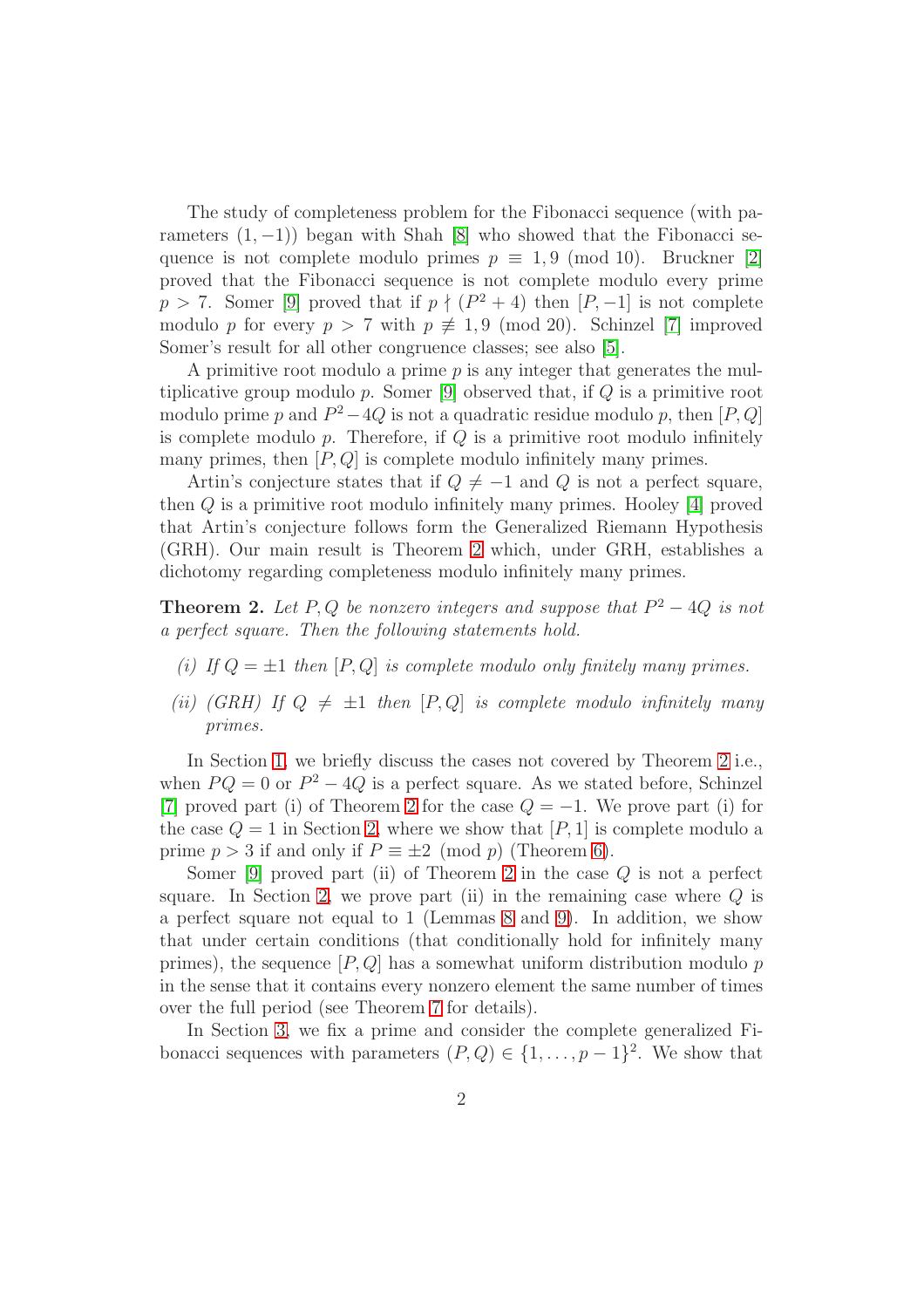the relative size of the number of such pairs asymptotically can approach but never exceed  $\frac{1}{2}$ .

## <span id="page-2-0"></span>1 Preliminary Results

Let P, Q be integers and  $p > 2$  be a prime. The solution  $F = [P, Q]$  to the equation [\(1\)](#page-0-0) can be written by Binet's formula as

<span id="page-2-1"></span>
$$
F_n = \frac{\alpha^n - \beta^n}{\alpha - \beta}, \ \forall n \ge 0,
$$
\n<sup>(2)</sup>

<span id="page-2-3"></span>where

$$
\alpha = \frac{P + \sqrt{\Delta}}{2}, \ \beta = \frac{P - \sqrt{\Delta}}{2}, \tag{3}
$$

are the roots of the characteristic polynomial  $x^2-Px+Q$ , and  $\Delta = P^2-4Q \neq$ 0 is its discriminant. One has

<span id="page-2-2"></span>
$$
\alpha + \beta = P, \ \alpha\beta = Q. \tag{4}
$$

Given a prime p, we will use  $\hat{F} \in \{0, \ldots, p-1\}$  to denote the residue class of an integer F modulo p. The sequence  $\{\hat{F}_n\}_{n=0}^{\infty}$  modulo p is a periodic sequence in  $\mathbb{Z}_p$ . A period of  $[P,Q]$  modulo p is an integer n such that  $F_{n+k} \equiv$  $F_k \pmod{p}$  for all  $k \geq 0$ . The *Pisano* period  $\pi(p)$  is the least period of  $[P,Q]$ modulo p, and it divides every period of  $[P,Q]$ . We call the finite sequence  $\{\hat{F}_i: 1 \leq i \leq \pi(p)\}\$  the *full period* of  $[P, Q]$  modulo *p*.

Example 3. Let  $P = 1$ ,  $Q = 4$ , and  $p = 7$ . Then  $\pi(p) = 24$  and

$$
\{\hat{F}_i: 1 \leq i \leq 24\} = \{1, 1, 4, 0, 5, 5, 6, 0, 4, 4, 2, 0, 6, 6, 3, 0, 2, 2, 1, 0, 3, 3, 5, 0\}
$$

is the full period of  $[P,Q]$  modulo  $p = 7$ .

The difference equation [\(1\)](#page-0-0) has the following generalization which follows from equations [\(2\)](#page-2-1) and [\(4\)](#page-2-2) by a straightforward calculation.

<span id="page-2-4"></span>
$$
F_n = F_a F_{n+1-a} - Q F_{a-1} F_{n-a}, \ \forall n \ge 1, \forall a \in \{1, ..., n\}.
$$
 (5)

Regarding the discriminant  $\Delta$ , we have three cases.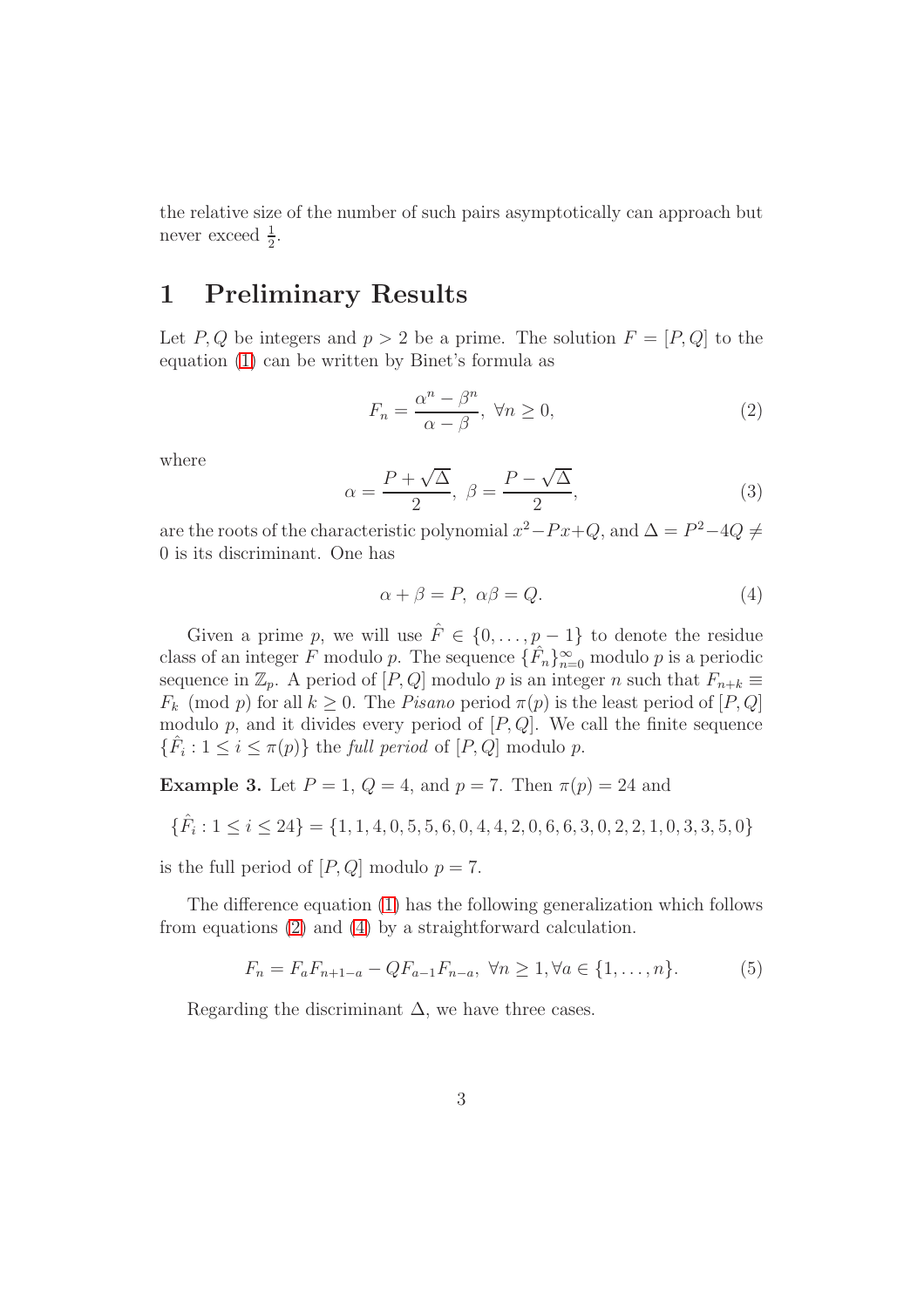I.  $\Delta$  is a nonzero quadratic residue modulo p. In this case, the characteristic polynomial  $x^2 - Px + Q$  has two distinct roots modulo p that we again denote by  $\alpha$  and  $\beta$ . Binet's formula [2](#page-2-1) still holds, where all the operations involved are carried out in the field  $\mathbb{Z}_n$ . By Fermat's little theorem, we have

$$
F_{n+p-1} = \frac{\alpha^{n+p-1} - \beta^{n+p-1}}{\alpha - \beta} = \frac{\alpha^n - \beta^n}{\alpha - \beta} = F_n,
$$

in  $\mathbb{Z}_p$ . It follows that  $\pi(p) | (p-1)$ , hence the sequence  $[P,Q]$  is not complete modulo p in this case.

II.  $\Delta \equiv 0 \pmod{p}$ . In this case, the characteristic polynomial  $x^2 - Px + Q$ has the repeated root  $\alpha = \beta = P/2$ . A simple induction shows

<span id="page-3-0"></span>
$$
F_n \equiv n \left(\frac{P}{2}\right)^{n-1}, \ \forall n \ge 1. \tag{6}
$$

If  $P \equiv 0 \pmod{p}$  (hence  $Q \equiv 0 \pmod{p}$ ), then clearly  $[P,Q]$  is not complete modulo p. If  $P \not\equiv 0 \pmod{p}$ , by letting  $n = (p-1)k + 1$ for an arbitrary integer  $k$  and using Fermat's little theorem again, we conclude that  $F_n \equiv -k+1 \pmod{p}$ , hence  $[P,Q]$  is complete modulo every prime  $p$  in this case.

III.  $\Delta$  is a quadratic nonresidue modulo p. We consider the field extension

$$
\mathbb{K}_p = \{a + b\sqrt{\Delta} : a, b \in \mathbb{Z}_p\}.
$$

Binet's formula [\(2\)](#page-2-1) still holds with all the operations carried out in the field  $\mathbb{K}_p$ . Given an element  $\gamma \in \mathbb{K}_p$ , the order of  $\gamma$ , denoted by  $ord_p(\gamma)$  is the least positive integer t such that  $\gamma^t = 1$ . In particular, if  $\gamma \in \mathbb{Z}_p$ , then  $\operatorname{ord}_p(\gamma) \mid (p-1)$ . Generally  $\operatorname{ord}_p(\gamma) \mid (p^2-1)$ , since the multiplicative group  $\mathbb{K}_p^*$  has order  $p^2-1$ . In particular, for  $\alpha, \beta$  defined by equations [\(3\)](#page-2-3), one has  $\alpha^{p^2-1} = \beta^{p^2-1} = 1$  in  $\mathbb{K}_p$ , and so  $F_{n+p^2-1} \equiv F_n$ (mod *p*) by Binet's formula [\(2\)](#page-2-1). Therefore,  $\pi(p) | (p^2 - 1)$ , which can be improved as shown in the following lemma.

<span id="page-3-1"></span>**Lemma 4.** Suppose that  $P, Q$  are integers and p is an odd prime such that  $\Delta = P^2 - 4Q$  is a quadratic nonresidue modulo p. Let  $\alpha, \beta$  be the roots of  $x^2 - Px + Q = 0$  in  $\mathbb{K}_p$  given by [\(3\)](#page-2-3). Then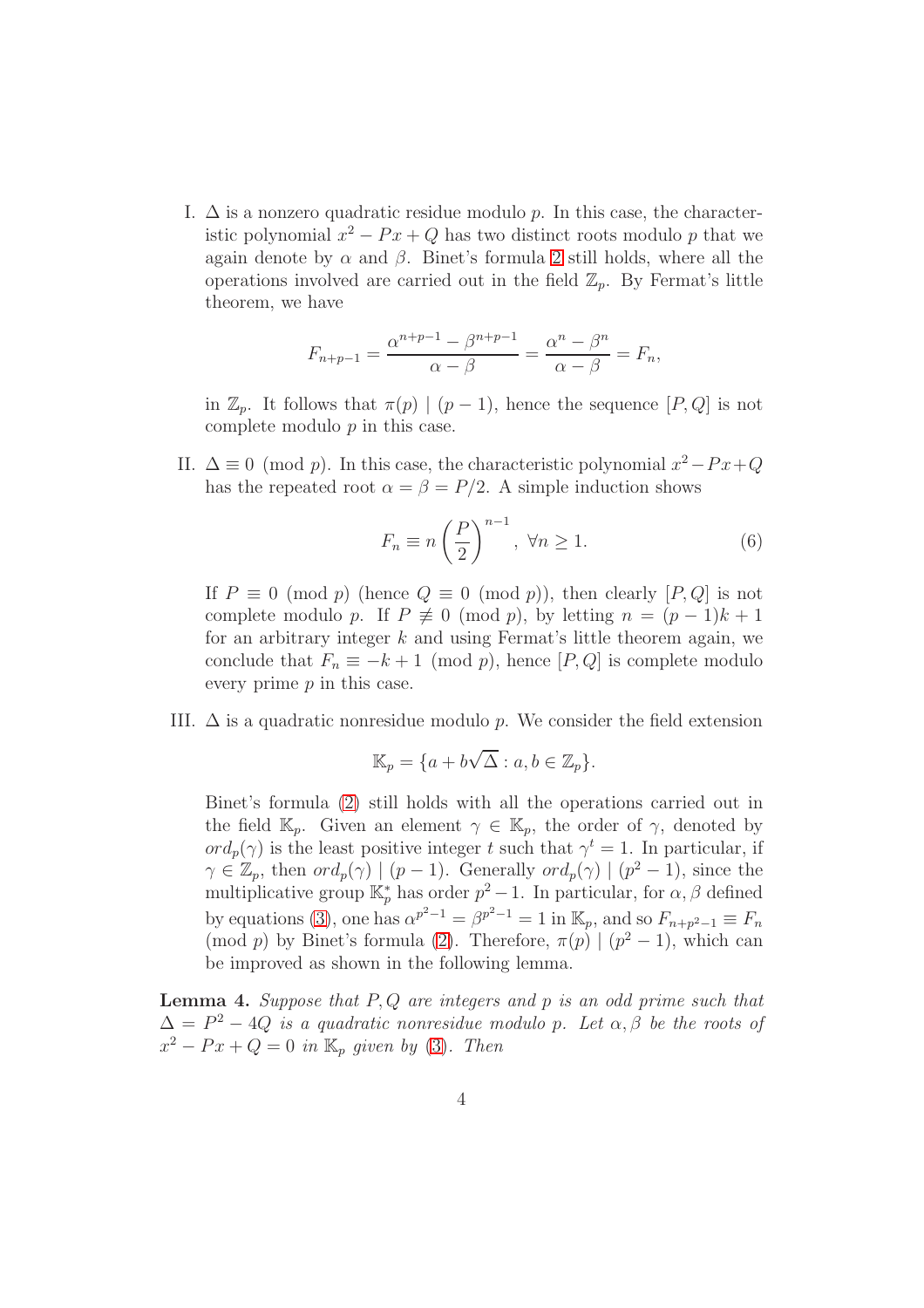- (i)  $\alpha^{p+1} = \beta^{p+1} = Q$  in  $\mathbb{K}_p$ .
- (ii)  $\pi(p) \mid (p+1) \text{ord}_p(Q)$ . Moreover, if  $\text{ord}_p(Q)$  is even, then  $\frac{(p+1) \text{ord}_p(Q)}{\pi(p)}$ is an odd integer.

*Proof.* (i) Let  $\alpha = u + v\sqrt{\Delta}$ , where  $u = P/2$ ,  $v = 1/2$ . We note that  $(\sqrt{\Delta})^{p+1} = \Delta^{(p-1)/2} \Delta = -\Delta$  by Euler's criterion. It follows from the binomial theorem modulo  $p$  and Fermat's little theorem that

$$
\alpha^{p+1} = u^{p+1} + u^p v \sqrt{\Delta} + u v^p (\sqrt{\Delta})^p + v^{p+1} (\sqrt{\Delta})^{p+1}
$$
  
=  $u^2 + u v \sqrt{\Delta} - u v \sqrt{\Delta} - v^2 \Delta$   
=  $u^2 - v^2 \Delta = \frac{P^2}{4} - \frac{P^2 - 4Q}{4} = Q$ ,

where all of the operations are carried out in the field  $\mathbb{K}_p$ . Similarly,  $\beta^{p+1} = Q$ in  $\mathbb{K}_p$ .

(ii) Let  $t = ord_p(Q)$  such that  $Q^t \equiv 1 \pmod{p}$ . It follows from part (i) that  $\alpha^{(p+1)t} = \beta^{(p+1)t} = Q^t = 1$ , and so  $F_{(p+1)t+k} \equiv F_k \pmod{p}$  for all  $k \ge 0$ , which implies that  $\pi(p) | (p+1)t$ .

If t is even, then  $\alpha^{(p+1)t/2} = \beta^{(p+1)t/2} = Q^{t/2} = -1$ . It follows again from Binet's formula [\(2\)](#page-2-1) that  $F_{(p+1)t/2+k} = -F_k$  for all  $k \ge 0$ . In particular,  $\pi(p) \nmid \frac{(p+1)t}{2}$  $\frac{(p+1)t}{2}$ , and therefore,  $\frac{(p+1)t}{\pi(p)}$  is odd.  $\Box$ 

In the rest of this section, we briefly discuss the cases that are not covered by Theorem [2](#page-5-0) i.e., when  $PQ = 0$  or  $P^2 - 4Q$  is a perfect square.

- i.  $P = 0$ . Then  $F_{2k} = 0$  and  $F_{2k+1} = (-Q)^k$  for all  $k \ge 0$ . Therefore, [0, Q] is complete modulo  $p > 2$  if and only if  $-Q$  is a primitive root modulo p.
- ii.  $Q = 0$ . Then  $F_n = P^n$  for all  $n \ge 1$ . Therefore,  $[P, 0]$  is complete modulo  $p > 2$  if and only if P is a primitive root modulo p.
- iii.  $P^2 4Q = 0$ . If  $P \equiv 0 \pmod{p}$ , the sequence is clearly not complete. If  $P \not\equiv 0 \pmod{p}$ , then the sequence is given by [\(6\)](#page-3-0) which is complete modulo p as shown earlier in Case II.
- iv.  $P^2 4Q$  is a nonzero perfect square. Then by Binet's formula [\(2\)](#page-2-1) and Fermat's little theorem, the sequence  $[P,Q]$  is not complete modulo p for all primes  $p > 2$  as shown earlier in Case I.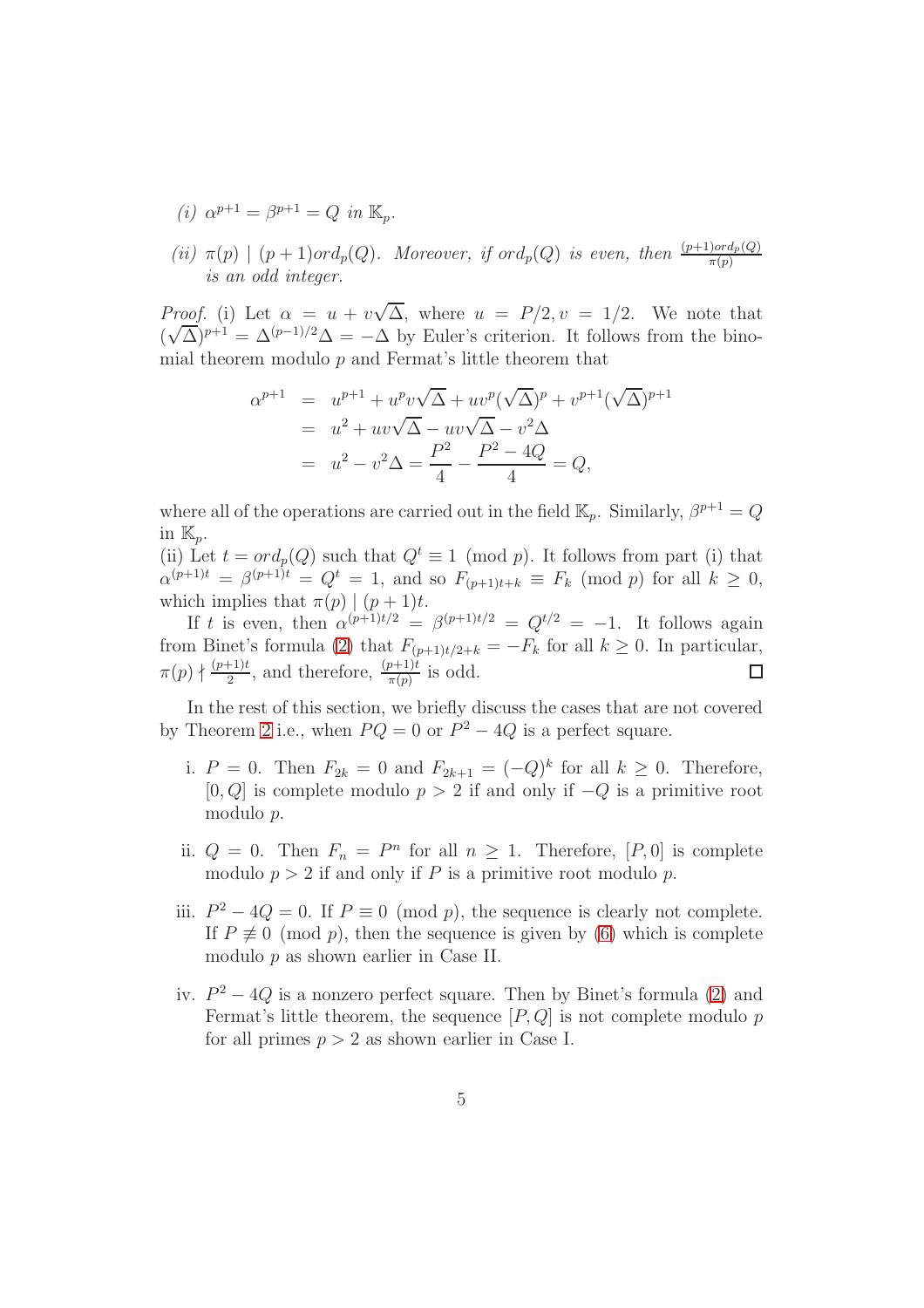Therefore, we have the following corollary of Theorem [2.](#page-5-0)

**Corollary 5.** (GRH) Let P, Q be arbitrary integers. Then the sequence  $[P,Q]$ is complete modulo infinitely many primes if and only if one of the following statements is true.

- i.  $P \neq 0$  and  $P^2 4Q = 0$ .
- ii.  $Q = 0$  and  $P \neq \pm 1$  and P is not a perfect square.
- iii.  $Q \neq \pm 1$  and  $P^2 4Q$  is not a perfect square.

### <span id="page-5-0"></span>2 Proof of the main theorem

First, we consider generalized Fibonacci sequences [P, 1].

<span id="page-5-1"></span>**Theorem 6.** Let P be an integer and  $p > 3$  be a prime. Then the sequence [P, 1] is complete modulo p if and only if  $P \equiv \pm 2 \pmod{p}$ .

*Proof.* If  $P^2 - 4$  is zero or a nonzero quadratic residue modulo p, the claim follows from our analysis of the three cases (I-III) in Section [1.](#page-2-0) Thus, suppose that  $P^2 - 4$  is a quadratic nonresidue modulo p and  $F = [P, 1]$  is complete modulo  $p$ , and we derive a contradiction. It follows from part (i) of Lemma  $4$ that, in this case  $\alpha^{p+1} = \beta^{p+1} = 1$ . It follows that, for  $r = (p+1)/2$ , we have  $\alpha^r = \pm 1$  and  $\beta^r = \pm 1$ . Since  $\alpha\beta = Q = 1$ , one has  $\alpha^r\beta^r = (\alpha\beta)^r = 1$ , hence  $\alpha^r = \beta^r = \pm 1$ . If  $\alpha^r = \beta^r = 1$ , then  $F_{r+n} \equiv F_n \pmod{p}$  for all  $n \ge 0$ , hence  $\pi(p)$  | r and so the sequence is not complete modulo p. Therefore, suppose  $\alpha^r = \beta^r = -1$ . Then, for all  $n \geq 0$ ,

<span id="page-5-2"></span>
$$
F_{r+n} = \frac{\alpha^{r+n} - \beta^{r+n}}{\alpha - \beta} = \frac{-\alpha^n + \beta^n}{\alpha - \beta} = -F_n,
$$

in  $\mathbb{Z}_p$ . In particular, by our assumption that  $[P, 1]$  is complete, we must have  $\{\pm F_1, \ldots, \pm F_{r-1}\} = \{1, \ldots, p-1\}$  modulo p. It follows that

$$
F_1^2 + \ldots + F_{r-1}^2 \equiv 1^2 + \ldots + (r-1)^2 \equiv 0 \pmod{p},\tag{7}
$$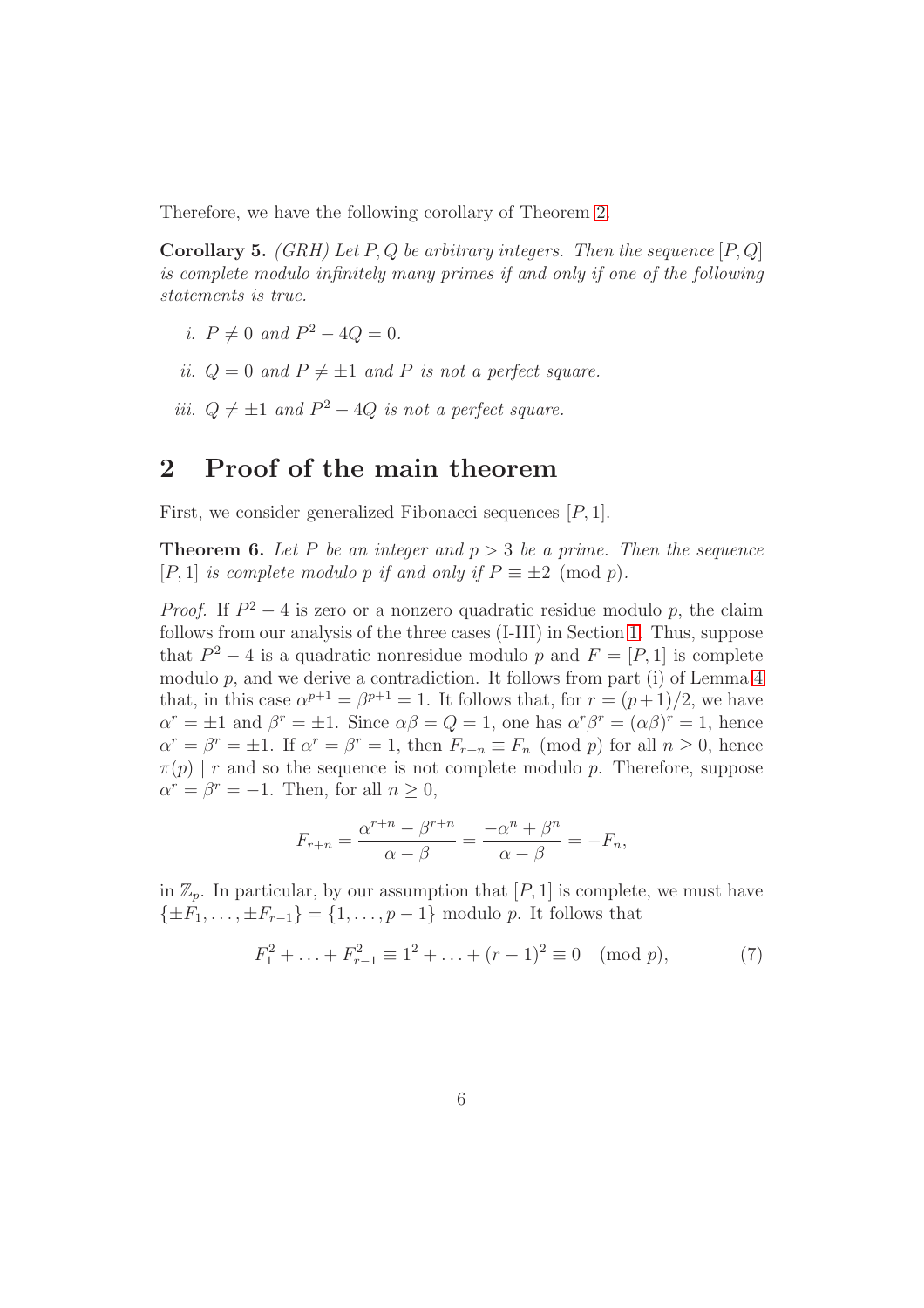for  $p > 3$ . On the other hand,

$$
\sum_{i=1}^{r-1} F_i^2 = \frac{1}{(\alpha - \beta)^2} \sum_{i=1}^{r-1} (\alpha^i - \beta^i)^2
$$
  
= 
$$
\frac{1}{(\alpha - \beta)^2} \left( \frac{\alpha^{2r} - \alpha^2}{\alpha^2 - 1} - 2 \sum_{i=1}^{r-1} Q^i + \frac{\beta^{2r} - \beta^2}{\beta^2 - 1} \right)
$$
  
= 
$$
\frac{1}{\Delta} \left( -2 - 2 \sum_{i=1}^{r-1} 1 \right) = \frac{-1}{\Delta},
$$

which contradicts [\(7\)](#page-5-2).

Part (i) of Theorem [2](#page-5-0) follows from Schinzel's result [\[7\]](#page-12-3) for  $Q = -1$  and from Theorem [6](#page-5-1) for  $Q = 1$ . Note that Theorem 6 implies that if  $\Delta = P^2 - 4 \neq 0$ 0 then [P, 1] is not complete modulo any  $p > |P| + 3$ .

The rank of apparition  $\rho = \rho(p)$  is the least positive integer n such that  $F_n \equiv 0 \pmod{p}$ , or equivalently  $\alpha^n = \beta^n$  in  $\mathbb{K}_p$ . If  $\alpha^m = \beta^m$  in  $\mathbb{K}_p$  for an integer m, then  $\rho \mid m$ . One can arrange the full period  $\{\hat{F}_i : 1 \leq i \leq \pi(p)\}\$ in a  $\frac{\pi}{\rho} \times \rho$  matrix, where the *ij*th entry is given by  $\hat{F}_{(i-1)\rho+j}$ ,  $1 \leq i \leq \pi/\rho$ ,  $1 \leq j \leq \rho$ ; We call this matrix the *period matrix* of [P, Q] modulo p. Since  $F_t \equiv 0 \pmod{p} \Leftrightarrow \rho \mid t$ , the last column of the period matrix is a zero column and all other entries are nonzero modulo p. It follows that 0 appears exactly  $\pi/\rho$  times in the full period. In the next theorem, we show that if  $Q$  is a primitive root or the square of a primitive root modulo  $p$ , then every nonzero element appears the same number of times in the full period.

<span id="page-6-0"></span>**Theorem 7.** Let p be an odd prime such that  $p \nmid P$  and  $P^2-4Q$  is a quadratic nonresidue modulo p. Suppose that  $\operatorname{ord}_p(Q) = \frac{p-1}{k}$  for some  $k \in \{1, 2\}.$ Then the generalized Fibonacci sequence  $[P,Q]$  is complete modulo p. More precisely, the following statements hold.

a) If  $p \equiv 1 \pmod{4}$ , or  $p \equiv 3 \pmod{4}$  and  $\rho(p)$  is even, then zero appears in the full period  $\{\hat{F}_i : 1 \leq i \leq \pi(p)\}$  exactly  $p-1$  times, while each nonzero element of  $\mathbb{Z}_p$  appears exactly  $\rho - 1$  times.

b) If  $p \equiv 3 \pmod{4}$  and the rank of apparition  $\rho$  is odd, then

i) either zero appears in the full period exactly  $p-1$  times, while each nonzero element of  $\mathbb{Z}_p$  appears  $\rho - 1$  times, or

ii) zero appears in the full period exactly  $(p-1)/2$  times, while each nonzero element of  $\mathbb{Z}_p$  appears exactly  $(\rho - 1)/2$  times.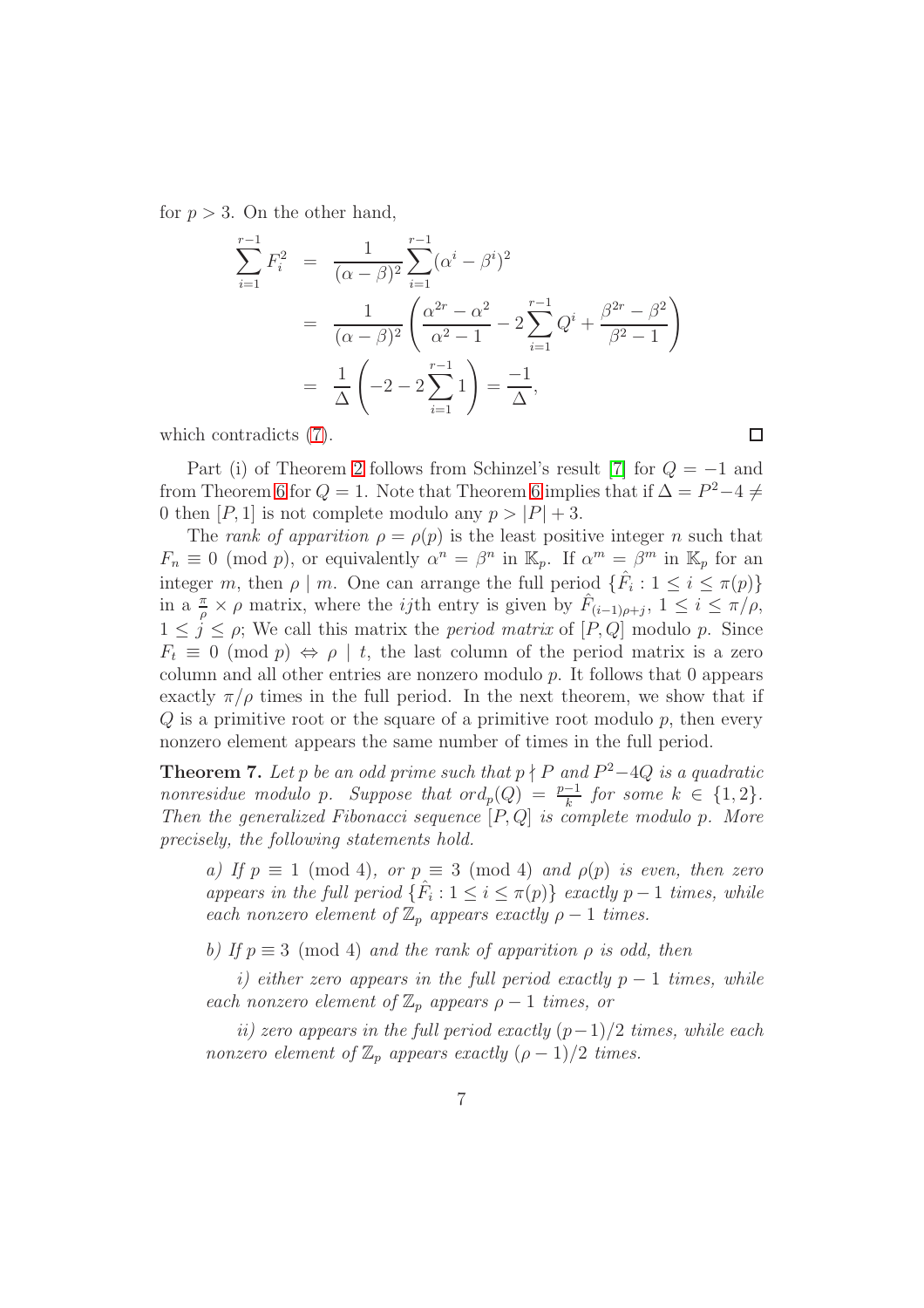*Proof.* a) Let  $u = \alpha^{\rho} = F_{\rho+1} \in \mathbb{Z}_p$ . We first show that u is a primitive root modulo p. Since  $F_{p+1} = \alpha^{p+1} - \beta^{p+1} = 0$  by Lemma [4,](#page-3-1) we have  $\rho \mid (p+1)$ . Let  $l = (p+1)/\rho$ , and so  $u^l = Q$  in  $\mathbb{K}_p$ . If  $k = 1$ , then Q is a primitive root modulo p, hence u is a primitive root modulo p. Thus, suppose that  $k = 2$ , hence Q is a quadratic residue modulo p. It follows from  $u^l = Q$  that  $ord_p(u) = p - 1$  or  $\frac{p-1}{b}$ . Since  $(\alpha^{(p+1)/2})^2 = Q$ , and Q is a quadratic residue, we must have  $\alpha^{(p+1)/2} \in \mathbb{Z}_p \subseteq \mathbb{K}_p$ . Similarly  $\beta^{(p+1)/2} \in \mathbb{Z}_p$ . Therefore, either  $\alpha^{(p+1)/2} = \beta^{(p+1)/2}$  or  $\alpha^{(p+1)/2} = -\beta^{(p+1)/2}$ . If  $\alpha^{(p+1)/2} = -\beta^{(p+1)/2}$ , we have  $F_{(p+3)/2} = \alpha^{(p+1)/2} P/(\alpha - \beta) \in \mathbb{Z}_p$ , which is a contradiction, since  $P \not\equiv 0$ modulo p and  $\alpha - \beta = \sqrt{\Delta} \notin \mathbb{Z}_p$ . Therefore, we have  $\alpha^{(p+1)/2} = \beta^{(p+1)/2}$ , and so  $\rho \mid \frac{p+1}{2}$  $\frac{+1}{2}$ . There are two cases.

Case 1. If  $p \equiv 1 \pmod{4}$ , then it follows from  $\rho \mid \frac{p+1}{2}$  $\frac{+1}{2}$  that  $\rho$  is odd and l is even. But then,  $(u^{(p-1)/2})^{l/2} = Q^{(p-1)/4} = -1$ , which implies that  $ord_p(u) \neq \frac{p-1}{2}$  $\frac{-1}{2}$ , and so  $ord_p(u) = p - 1$  in this case.

Case 2. If  $p \equiv 3 \pmod{4}$ , then  $\rho$  is even by the assumption. If  $ord_p(u) =$  $p-1$  $\frac{1}{2}$ , then u is a quadratic residue and so  $\alpha^{\rho/2}, \beta^{\rho/2} \in \mathbb{Z}_p$ , since  $(\alpha^{\rho/2})^2 =$  $(\bar{\beta}^{\rho/2})^2 = u$ . It follows that  $\alpha^{\rho/2} = \pm \beta^{\rho/2}$ . However, by definition of  $\rho$ , we cannot have  $\alpha^{\rho/2} = \beta^{\rho/2}$ . Therefore,  $\alpha^{\rho/2} = -\beta^{\rho/2}$ , which implies that  $F_{\rho/2+1} = \alpha^{\rho/2} P/(\alpha - \beta)$  which contradicts  $\alpha - \beta = \sqrt{\Delta} \notin \mathbb{Z}_p$ . It follows that  $ord_p(u) = p - 1$  in this case as well.

We have so far shown that  $u = \alpha^{\rho}$  is a primitive root modulo p. In particular, the numbers  $F_{s\rho+1} = \alpha^{s\rho}$ ,  $1 \leq s \leq p-1$  form a reduced residue system modulo  $p$  i.e., they contain every nonzero congruence class modulo  $p$ . Since for each  $1 \leq s \leq p-1$  and  $0 \leq t < \rho$ , we have

$$
F_{s\rho+t} = \frac{\alpha^{s\rho+t} - \beta^{s\rho+t}}{\alpha - \beta} = \alpha^{s\rho} F_t = F_{s\rho+1} F_t,
$$

and  $F_t \neq 0$  for  $1 \leq t < \rho$ , we conclude that the numbers  $F_{s\rho+t}$ ,  $1 \leq s \leq p-1$ form a reduced residue system modulo p for each fixed  $0 < t < \rho$ . It follows that zero appears exactly  $p-1$  times among the numbers  $\hat{F}_1, \ldots, \hat{F}_{\pi(p)}$ , and each  $k \in \{1, \ldots, p-1\}$  appears exactly  $\rho - 1$  times in the full period. Moreover,  $\pi(p) = \rho(p-1)$  i.e., each nonzero element of  $\mathbb{Z}_p$  appears exactly  $\rho - 1 = \frac{\pi(p) - p + 1}{p - 1}$  times. This completes the proof of part (a).

*Proof of part (b).* If  $ord_n(u) = p - 1$ , then again u is a primitive root modulo  $p$  and the claim follows as in the proof of part (a). Thus, suppose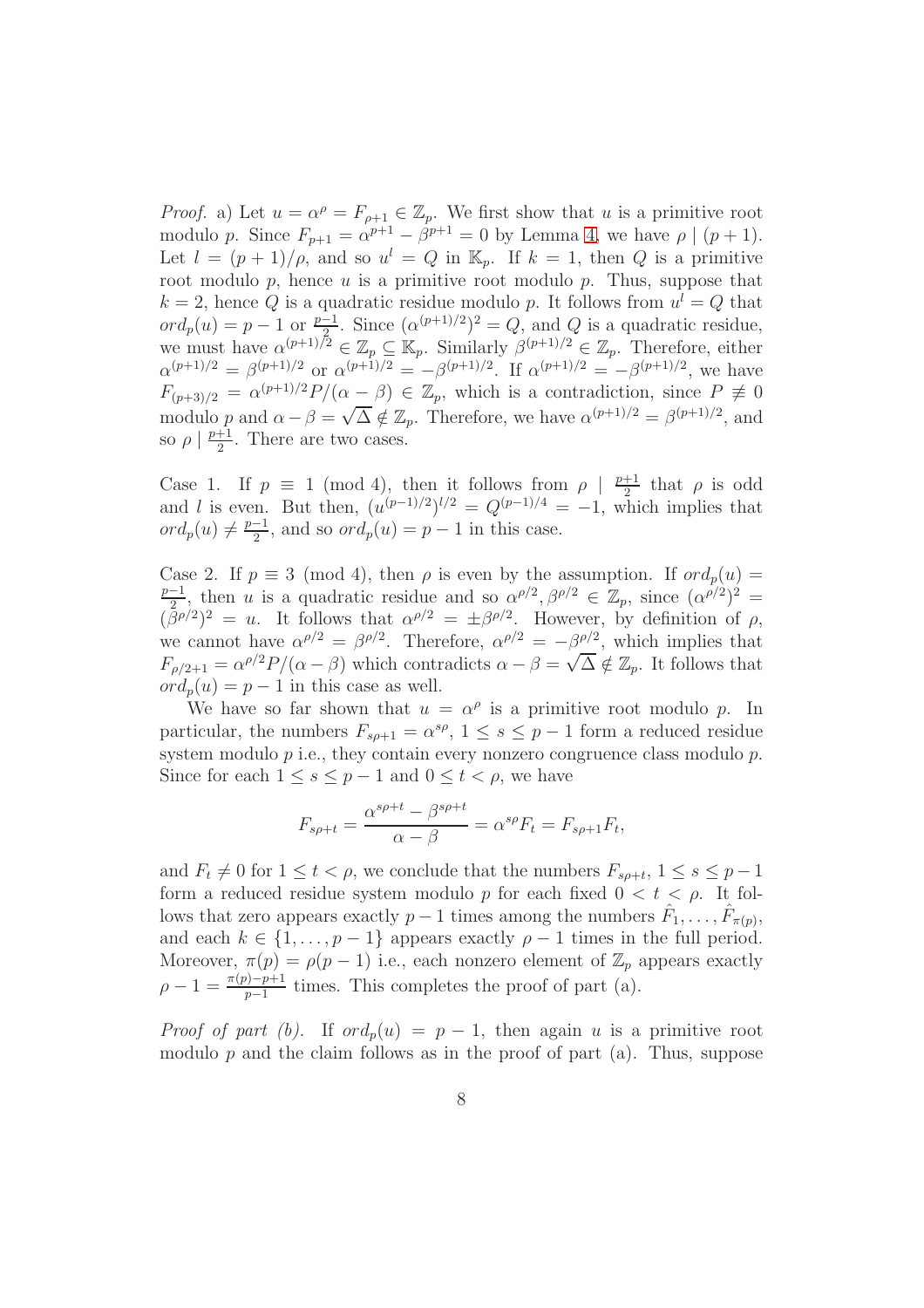that  $\text{ord}_p(Q) = \text{ord}_p(u) = \frac{p-1}{2}$ . Then  $\{F_{s\rho+1} = u^s : 1 \leq s \leq (p-1)/2\}$ contains exactly all quadratic residues modulo p. Since  $F_{a+sp} = u^s F_a$ , we have  $\left(\frac{F_a}{n}\right)$  $\binom{F_a}{p} = \binom{F_{a+sp}}{p}$ . Therefore, the last column of the period matrix is a zero column; moreover, every other column of the period matrix lists either exactly the set of all nonzero quadratic residues or the set of all quadratic nonresidues, depending on whether the first entry in the column is a quadratic residue or a quadratic nonresidue. Equation [\(5\)](#page-2-4) implies that  $F_a F_{\rho-(a-1)} \equiv Q F_{a-1} F_{\rho-a} \pmod{p}$ . Since Q is a quadratic residue modulo p, it follows that

$$
\left(\frac{F_a}{p}\right)\left(\frac{F_{\rho-a}}{p}\right) = \left(\frac{F_{a-1}}{p}\right)\left(\frac{F_{\rho-(a-1)}}{p}\right), \ \forall a \in \{2,\ldots,\rho-1\}.
$$

Therefore,  $\left(\frac{F_a}{r}\right)$  $\frac{F_a}{p}$  $\left(\frac{F_{p-a}}{p}\right)$  is independent of a, and so

$$
\left(\frac{F_a}{p}\right)\left(\frac{F_{\rho-a}}{p}\right) = \left(\frac{F_{\rho-1}}{p}\right)\left(\frac{F_1}{p}\right) = -1,
$$

since  $u = \alpha^{\rho} = F_{\rho+1} = PF_{\rho} - QF_{\rho-1} = -QF_{\rho-1}$  which implies that  $\left(\frac{F_{\rho-1}}{F_{\rho}}\right)$  = -1. We conclude that for each  $a \in \{1,\ldots,\rho-1\}$  exactly one of the numbers  $F_a$  or  $F_{\rho-a}$  is a nonzero quadratic residue modulo p. So half of the  $(\rho - 1)$  nonzero columns of the period matrix list exactly the set of all nonzero quadratic residues and the other half list exactly the set of quadratic nonresidues. It follows that each  $k \in \{1, 2, ..., p-1\}$  appears  $(ρ-1)/2$  times in the full period.  $□$ in the full period.

To illustrate the statements of Theorem [7,](#page-6-0) first let  $(P,Q) = (1,4)$  and  $p = 13$ . In this case  $\text{ord}_{13}(4) = 6$ ,  $\pi(13) = 84$ , and  $\rho(13) = 7$ . The period matrix is given by

$$
\begin{pmatrix}\n1 & 1 & 10 & 6 & 5 & 7 & 0 \\
11 & 11 & 6 & 1 & 3 & 12 & 0 \\
4 & 4 & 1 & 11 & 7 & 2 & 0 \\
5 & 5 & 11 & 4 & 12 & 9 & 0 \\
3 & 3 & 4 & 5 & 2 & 8 & 0 \\
7 & 7 & 5 & 3 & 9 & 10 & 0 \\
12 & 12 & 3 & 7 & 8 & 6 & 0 \\
2 & 2 & 7 & 12 & 10 & 1 & 0 \\
9 & 9 & 12 & 2 & 6 & 11 & 0 \\
9 & 8 & 8 & 2 & 9 & 1 & 4 & 0 \\
10 & 10 & 9 & 8 & 11 & 5 & 0 \\
6 & 6 & 8 & 10 & 4 & 3 & 0\n\end{pmatrix} = \begin{pmatrix}\n1 \\
11 \\
4 \\
5 \\
3 \\
12 \\
12 \\
9 \\
8 \\
10 \\
10 \\
10 \\
6\n\end{pmatrix}
$$
\n(1 1 10 6 5 7 0) (mod 13)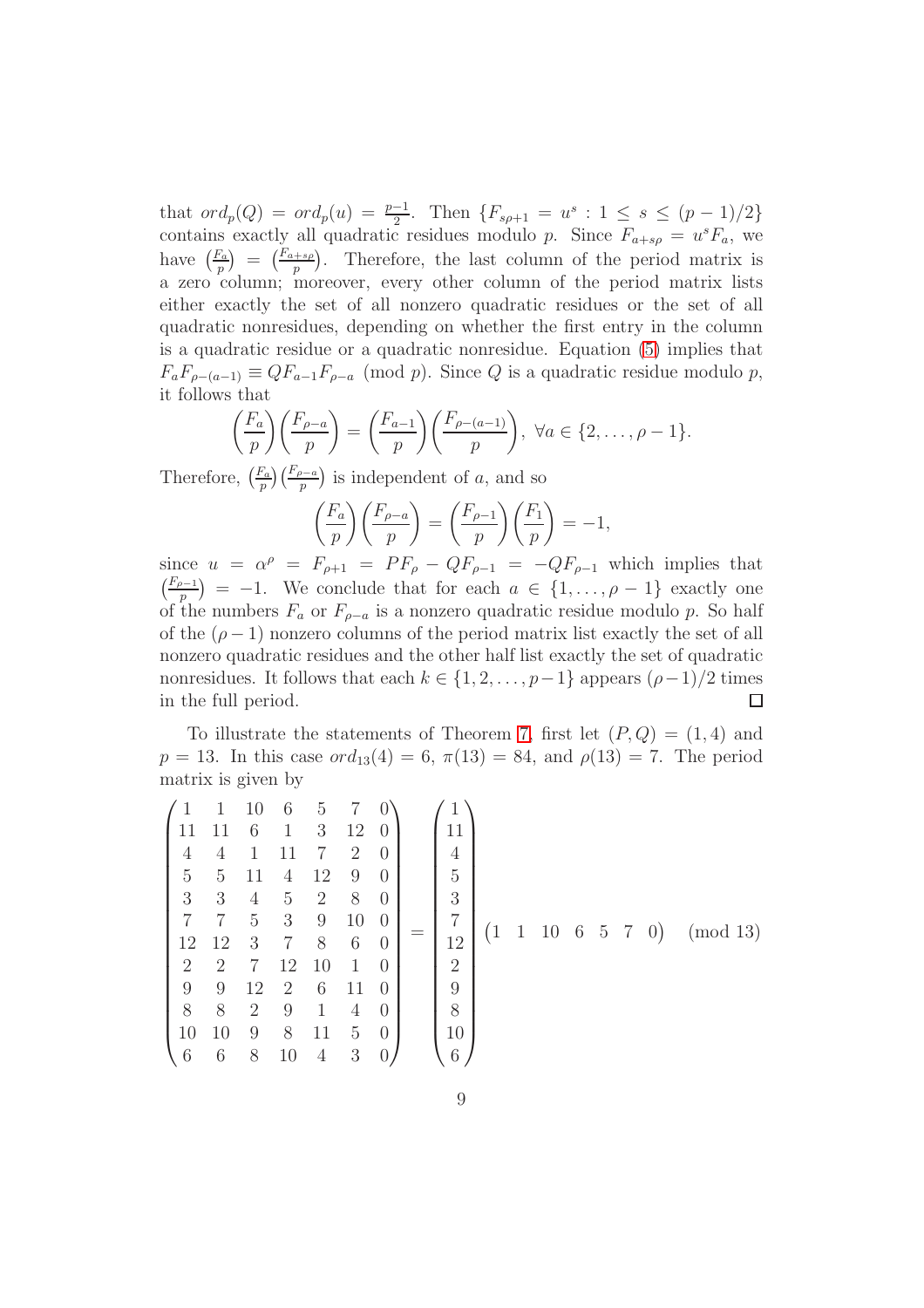For part (b) of the Theorem [7,](#page-6-0) let  $(P,Q) = (12,5)$  and  $p = 19$ . Here  $\rho(19) = 5$ ,  $\sigma d_{19}(5) = 9$ ,  $\pi(19) = 45$ , and  $u = \alpha^5 = 103566 + 18601\sqrt{31} \equiv 16$ (mod 19). The period matrix is given by

$$
\begin{pmatrix}\n1 & 12 & 6 & 12 & 0 \\
16 & 2 & 1 & 2 & 0 \\
9 & 13 & 16 & 13 & 0 \\
11 & 18 & 9 & 18 & 0 \\
5 & 3 & 11 & 3 & 0 \\
4 & 10 & 5 & 10 & 0 \\
7 & 8 & 4 & 8 & 0 \\
17 & 14 & 7 & 14 & 0 \\
6 & 15 & 17 & 15 & 0\n\end{pmatrix} = \begin{pmatrix}\n1 \\
16 \\
9 \\
11 \\
5 \\
4 \\
17 \\
17 \\
18\n\end{pmatrix} (1 \ 12 \ 6 \ 12 \ 0) \pmod{19}
$$

The first and the third columns of this matrix list exactly all of nonzero quadratic residues modulo 19, while the second and the fourth columns list exactly all of the quadratic nonresidues modulo 19.

As stated in the introduction, if  $Q \neq \pm 1$  and Q is not a perfect square, and if Artin's conjecture holds, then by Somer's result [\[9\]](#page-12-2) the sequence  $[P,Q]$  is complete modulo infinitely many primes. To complete the proof of Theorem [2,](#page-5-0) we next consider the case where Q is a perfect square not equal to 1.

<span id="page-9-0"></span>**Lemma 8.** Suppose that  $Q = m^2$  for an integer  $m > 1$ . Suppose that  $\pm (P^2-4Q)$  are not perfect squares. Then  $[P,Q]$  is complete modulo infinitely many primes.

*Proof.* Let  $p_1, \ldots, p_l$  be primes such that  $\Delta = P^2 - 4Q = \pm X^2 p_1 \ldots p_l$ , where X is an integer and  $p_1 < p_i$  for all  $i > 1$ . We choose a number  $t_1$ such that  $\left(\frac{t_1}{t_2}\right)$  $\binom{t_1}{p_1}$  = -1 if  $p_1$  is odd, and let  $t_1 = 5$  if  $p_1 = 2$ . By the Chinese remainder theorem, there exists an integer T such that  $T \equiv 5 \pmod{8}$  and  $T \equiv t_1 \pmod{p_1}$  and  $T \equiv 1 \pmod{p_i}$  for all  $i > 1$ . For every prime p in the arithmetic progression  $\mathcal{A} = \{8kp_1 \cdots p_l + T : k \geq 0\}$ , we have

$$
\left(\frac{\Delta}{p}\right) = \left(\frac{p_1}{p}\right) = \begin{cases} \left(\frac{p}{p_1}\right) = \left(\frac{t_1}{p_1}\right) = -1 & \text{if } p_1 \text{ is odd;}\\ \left(\frac{2}{p}\right) = -1 & \text{if } p_1 = 2.\end{cases}
$$

By  $[6,$  Theorem 4, there exist infinitely many primes p in the arithmetic progression A for which  $\text{ord}_p(-m) = p-1$ . It follows that for such p we have that  $ord_p(Q) = \frac{p-1}{2}$  and  $\Delta$  is a quadratic nonresidue modulo p. By Theorem [7,](#page-6-0) the sequence  $[P,Q]$  is complete modulo each such  $p > P$ , and the claim follows.  $\Box$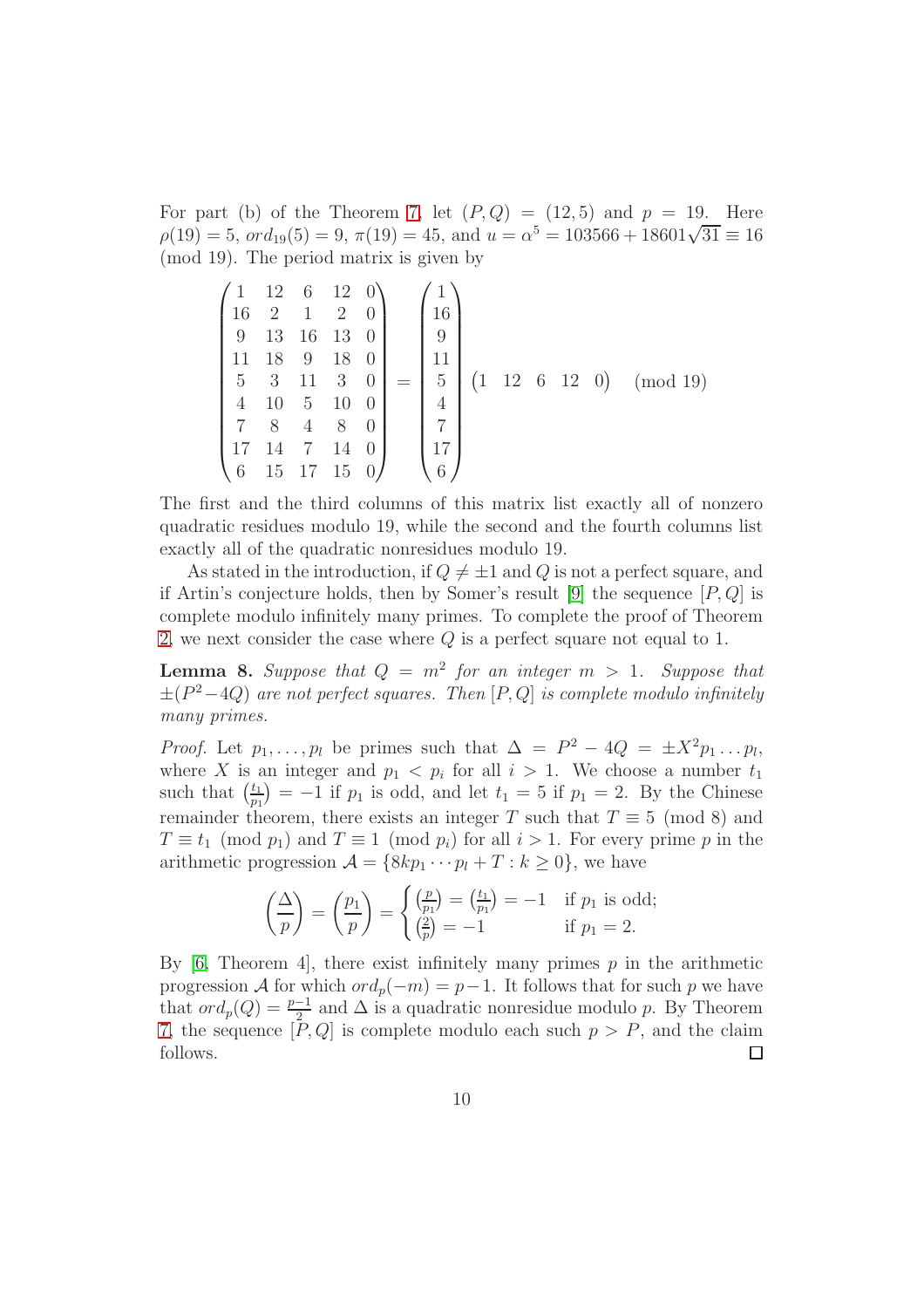<span id="page-10-0"></span>**Lemma 9.** Suppose that  $Q = m^2$  with  $m > 1$  and  $P^2 - 4Q = -X^2$ , where X is a nonzero integer. Then  $[P,Q]$  is complete modulo infinitely many primes.

*Proof.* Let  $\mathcal{A} = \{4k+3 : k \geq 0\}$ . By [\[6,](#page-12-6) Theorem 4], there exist infinitely many primes p in the arithmetic progression A for which  $ord_p(-m) = p - 1$ . It follows that  $\sigma d_p(Q) = \frac{p-1}{2}$  for such p and  $\Delta = -X^2$  is a quadratic nonresidue modulo p, since  $p \equiv 3 \pmod{4}$ . By Theorem [7,](#page-6-0) the sequence  $[P,Q]$  is complete modulo each such  $p > P$ , and the claim follows.  $[P,Q]$  is complete modulo each such  $p > P$ , and the claim follows.

Part (ii) of Theorem [2](#page-5-0) follows from Lemmas [8](#page-9-0) and [9.](#page-10-0) Moree's result [\[6,](#page-12-6) Theorem 4] on primitive roots modulo primes in an arithmetic progression is a conditional result, and so our proof of part (ii) of Theorem [2](#page-5-0) is conditional to GRH.

#### <span id="page-10-1"></span>3 The relative size of complete pairs

In Theorem [2,](#page-5-0) we fix the parameters  $P, Q$  and consider the primes  $p$  modulo which the generalized Fibonacci sequence  $[P,Q]$  is complete. In this section, we fix a prime p and consider parameters  $P, Q$  for which the sequence  $[P, Q]$ is complete. Let  $\Lambda_p$  denote the set of pairs  $(P,Q) \in \{1,\ldots,p-1\}^2$  such that  $[P,Q]$  is complete modulo p. We are particularly interested in the relative size of  $\Lambda_p$  in the set  $\{1, \ldots, p-1\}^2$ .

In what follows, let  $\mathcal{A}_p$  denote the set of primitive roots modulo p in  $\mathbb{Z}_p$ . Let  $\mathcal{B}_p$  denote the set of  $Q \in \{1, \ldots, p-1\}$  such that  $\text{ord}_p(Q) = \frac{p-1}{k}$ , where  $k \in \{1, 2\}$ . In particular  $\mathcal{A}_p \subseteq \mathcal{B}_p$ . Finally, for each  $Q \in \{1, \ldots, p-1\}$ , let  $\mathcal{C}_Q$  denote the set of  $P \in \{1, \ldots, p-1\}$  such that  $P^2 - 4Q$  is a quadratic nonresidue.

<span id="page-10-3"></span>**Lemma 10.** For every odd prime p, one has  $|\Lambda_p| \geq \frac{1}{2}(p-3)|B_p|$ .

*Proof.* Let X be the set of  $x \in \{1, \ldots, p-1\}$  such that x is a quadratic residue and  $x-1$  is a quadratic nonresidue, and let  $\mathcal{Y}$  be the set of  $y \in \{1, \ldots, p-1\}$ such that  $y-1$  is a quadratic residue and y is a quadratic nonresidue modulo p. It follows from a result of Aladov [\[1,](#page-12-7) Theorem 1] that

<span id="page-10-2"></span>
$$
|\mathcal{X}|, |\mathcal{Y}| \ge \frac{p-3}{4}.\tag{8}
$$

If Q is a quadratic residue modulo p, then the map  $P \mapsto P^2/(4Q)$  is a twoto-one map from  $\mathcal{C}_Q$  onto X. If Q is a quadratic nonresidue modulo p, then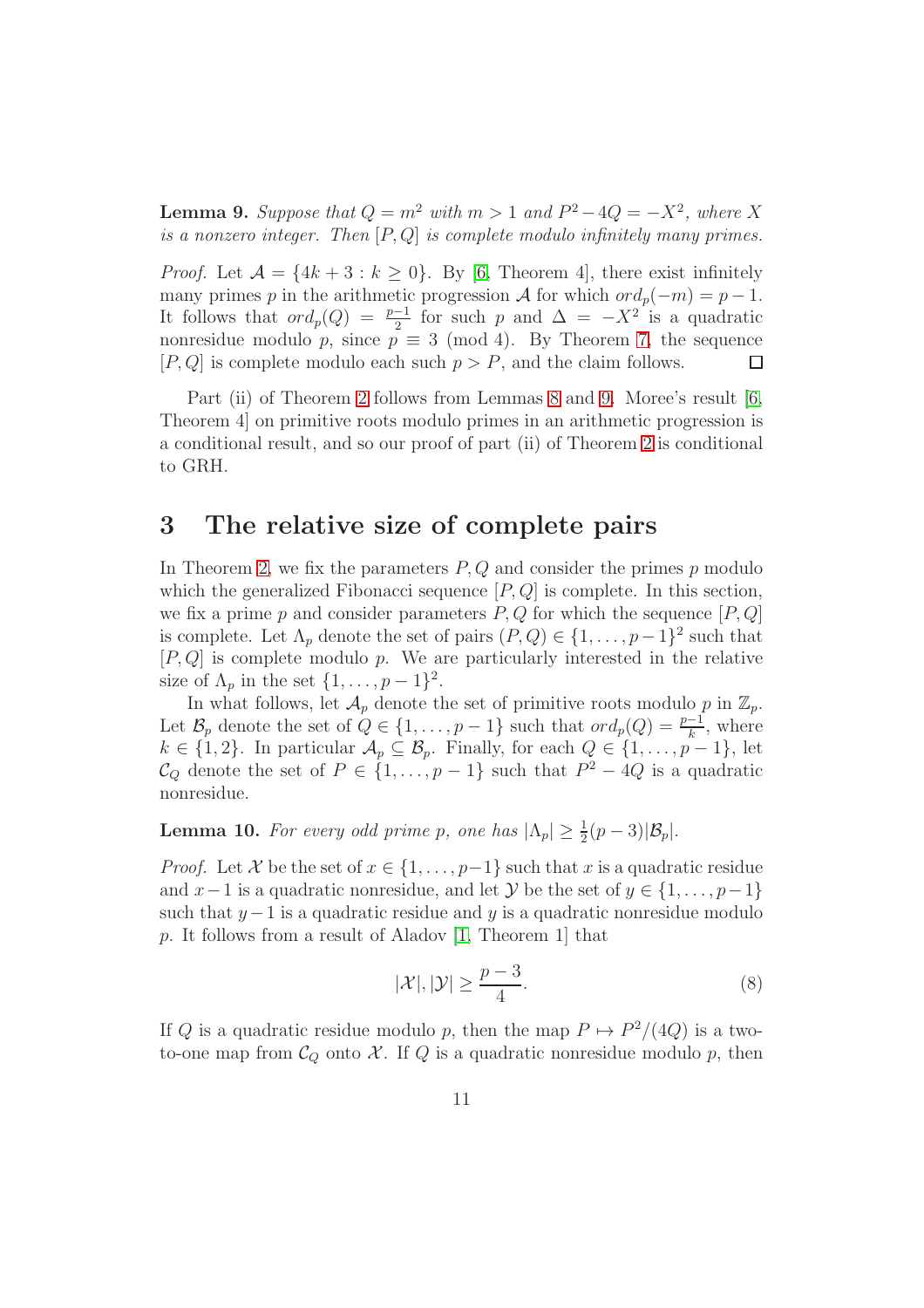the map  $P \mapsto P^2/(4Q)$  is a two-to-one map from  $C_Q$  onto  $\mathcal Y$ . In either case, it follows from Inequalities [\(8\)](#page-10-2) that

$$
|\mathcal{C}_Q| \ge \frac{p-3}{2}.
$$

By Theorem [7,](#page-6-0) if  $Q \in \mathcal{B}_p$  and  $P \in \mathcal{C}_Q$ , then  $[P,Q]$  is complete modulo p. Therefore, we have

$$
|\Lambda_p| \ge \sum_{Q \in \mathcal{B}_p} |\mathcal{C}_Q| \ge \frac{1}{2}(p-3)|\mathcal{B}_p|.
$$

This completes the proof of Lemma [10.](#page-10-3)

Now, we are ready to prove the main theorem of this section.

#### <span id="page-11-1"></span>Theorem 11.

$$
\limsup_{p \to \infty} \frac{|\Lambda_p|}{p^2} = \frac{1}{2}.
$$

*Proof.* By [\[3,](#page-12-8) Lemma 1], there exist infinitely many primes  $p_i \equiv 3 \pmod{4}$ ,  $i \geq 1$ , such that  $\frac{p_i-1}{2}$  is either a prime or a product of two primes  $q_i, r_i$  such that  $q_i, r_i > p_i^{1/4}$ . Therefore

$$
\frac{1}{2} > \frac{\phi(p_i - 1)}{p_i - 1} > \frac{1}{2} \left( 1 - \frac{1}{p_i^{1/4}} \right)^2,
$$

for all  $i \geq 1$ . Since the number of primitive roots modulo  $p_i$  is given by  $|\mathcal{A}_{p_i}| = \phi(\phi(p_i)) = \phi(p_i - 1)$ , it follows that

$$
\lim_{i \to \infty} \frac{|\mathcal{A}_{p_i}|}{p_i} = \lim_{i \to \infty} \frac{\phi(p_i - 1)}{p_i - 1} = \frac{1}{2}.
$$
\n(9)

For every prime  $p \equiv 3 \pmod{4}$ , the map  $x \mapsto x^2$  is an injective map from  $\mathcal{A}_p$  into  $\mathcal{B}_p \setminus \mathcal{A}_p$ . It follows that  $|\mathcal{B}_p| = |\mathcal{A}_p| + |\mathcal{B}_p \setminus \mathcal{A}_p| \ge 2|\mathcal{A}_p|$ , and so

$$
\lim_{i \to \infty} \frac{|\mathcal{B}_{p_i}|}{p_i} = 1.
$$

Therefore, by Lemma [10,](#page-10-3) we conclude that

$$
\limsup_{p \to \infty} \frac{|\Lambda_p|}{p^2} \ge \limsup_{i \to \infty} \frac{|\Lambda_{p_i}|}{p_i^2} \ge \lim_{i \to \infty} \frac{\frac{1}{2}(p_i - 3)|\mathcal{B}_{p_i}|}{p_i^2} \ge \frac{1}{2}.
$$
 (10)

<span id="page-11-0"></span>12

 $\Box$